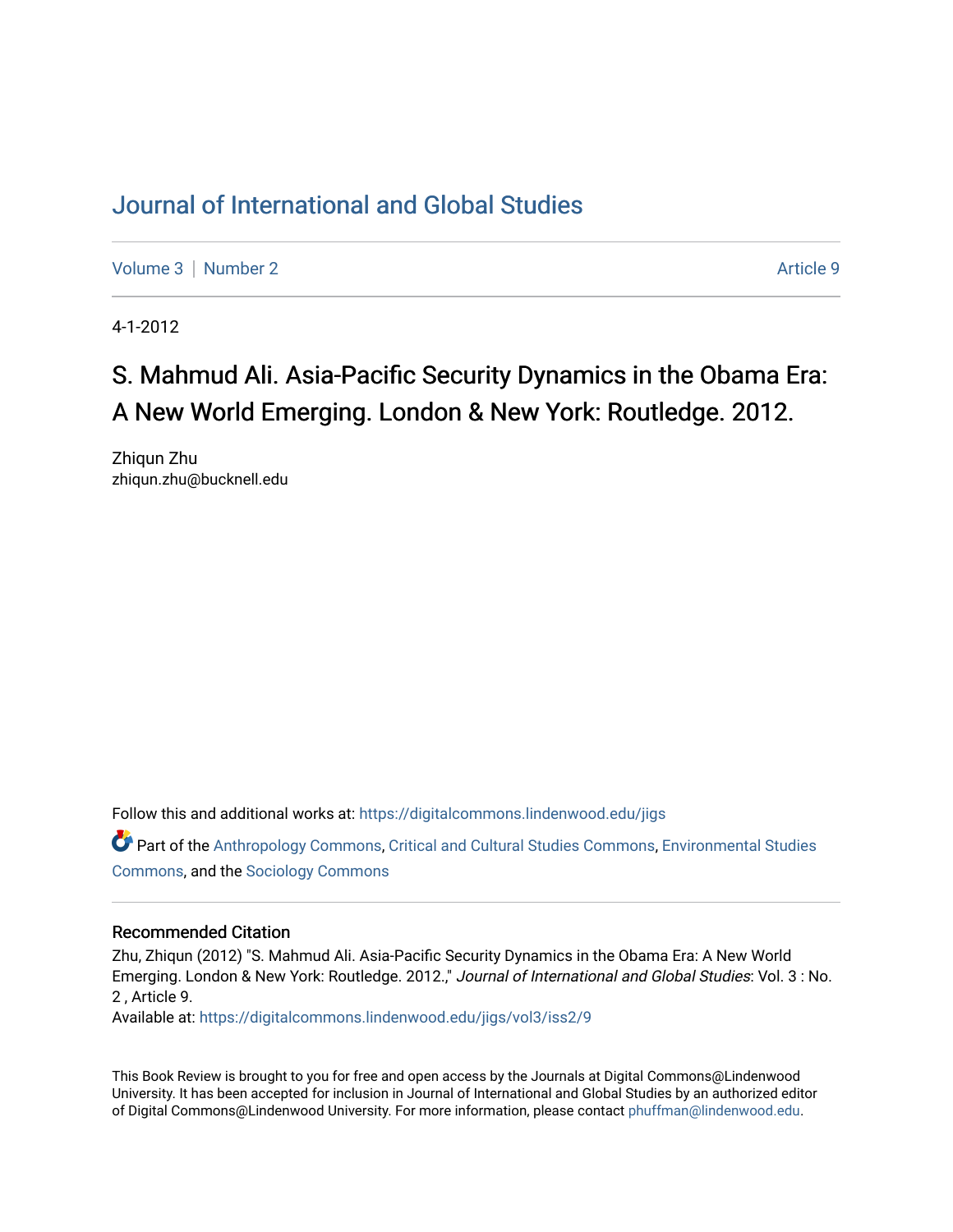## **S. Mahmud Ali.** *Asia-Pacific Security Dynamics in the Obama Era: A New World Emerging***. London & New York: Routledge. 2012.**

S. Mahmud Ali's new book attempts to capture the transformation of Asia-Pacific international relations during the Obama presidency, focusing on the realm of security and military interactions among major players. As the author points out, after eight years of President George W. Bush's unilateralism and inclination to resort to military intervention, President Barack Obama has developed a new strategy to reach out to regional allies and strengthen multilateral cooperation. The book succeeds in depicting some of the complex and still changing dynamics of the region's security landscape, which features both cooperation and competition among major powers.

The book is organized in four chapters, with a prologue and an epilogue. The prologue records the changes across the Pacific, best reflected in the political demise of leaders who had forged with President Bush a "democratic alliance" in Asia—Prime Ministers John Howard of Australia, Junichiro Koizumi of Japan, and Atal Behari Vajpayee of India. Chapter one examines how the dynamic interaction of cooperation and competition shaped the Obama administration's early stance toward China. Chapter two discusses the fluidity of security interactions among regional great powers. With Japan and Australia formally allied to America and India increasingly so aligned, these actors developed inter-relationships with respect to security in parallel with their formal alliance with the United States. The resulting "Quad" alliance emerged as a countervailing front against China's growing power: With Quad members intensifying naval collaboration in the Indian Ocean, the South China Sea, and the various straits linking these maritime domains, China felt increasingly hemmed in. Chapter three explores the dynamics reshaping US-Russian interactions. Among the most critical gains made between the two nations over the past decade were an agreement to place their Cold War legacy behind them, treat each other with respect, and cooperate in areas of shared interest. These led to further agreements on collaboration on a range of other issues. However, residual mistrust continues to frustrate the two countries. Chapter four examines the implications of changing Sino-US dynamics in Southeast Asia. The congruence of US "national interests" with those of Vietnam, the Philippines, Indonesia, Malaysia, and Singapore reinforced the coalescence of a suspected containment-coalition around China. The epilogue addresses the forces driving systemic shifts in the Asia-Pacific region, along with their likely outcomes.

The new US strategy that combines cooperation and competition reflects Washington's "hedging" strategy in the context of China's rise. The strategic backdrop against which Obama assumed office and developed the new policy included a China that was growing in stature and comprehensive national power, which appeared to indicate to the West that China's influence should neither be overlooked nor underestimated. Still, there is no evidence that China poses a direct or immediate challenge to either America or the US-led order (p. 18). As such, says the author, both cooperation and competition will define US-China relations in the near future.

While the book does a fine job in addressing some of the complex issues in Asia-Pacific security and raises some key questions for further study, it suffers from several weaknesses. First, it focuses on the narrowly defined security and military aspects of state-to-state interactions.While the author's modest approach (intended to avoid the complexity of myriad dynamics and to allow deeper examination of the status of the security milieu) (p. xiii) is understandable, such a narrow focus may have defeated its own purpose. Indeed, the book fails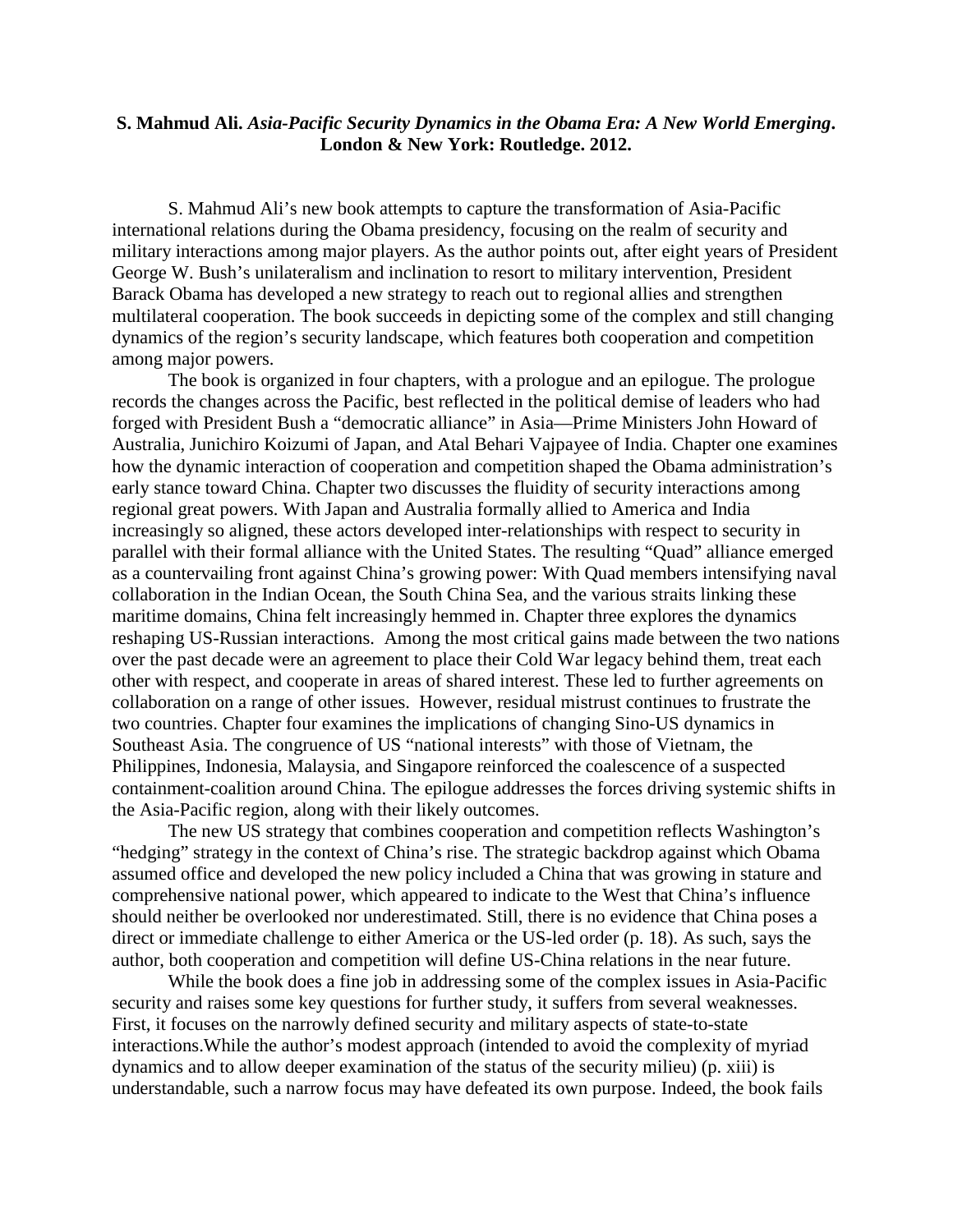to discuss the heavily interdependent nature of relations among major powers. One wonders how it is possible to talk about security today purely from a military perspective when security issues have expanded to include economics, energy, finance, food, climate, etc.

The book, excluding the prologue, epilogue, and notes, contains only about 120 pages, so the author could well have further developed the thesis and presented a more comprehensive discussion of the security issue, drawing reference from such key non-military interactions as economic and cultural exchanges. As the author admits in the preface, the book draws largely on primary documents from foreign ministries and the defense establishment of major players in the region. The more holistic views from civilians, scholars, non-governmental organizations, and other non-military personnel are not sufficiently heard in the book. For example, the author highlights the so-called "AirSea Battle" (p. xiv, xvii, 139-42, 157, 166) as a new operational concept of the US Navy and Air Force under President Obama that was designed to deter China from any use of military force, and, if such deterrence fails, defeat the People's Liberation Army of China if necessary. Obviously, the author considers such a purely military approach to be the most critical with respect to security dynamics across the Pacific. What is missing is a discussion of the equally, if not more, important security mechanism that currently exists between the two powers: the U.S. and China Security and Economic Dialogue (S&ED), which was also developed under President Obama. Apparently, even the Obama administration itself understands that security must broadly cover both military and economic dimensions. That's probably why the Obama administration, recognizing the complexity of Sino-US relations, has resisted pressure from US Congress and other conservative forces to label China a "currency manipulator." After all, China's rise cannot be viewed only from a realist perspective; one must take into account the interdependent relationship as one sizes up security challenges China presents.

Second, the book addresses the security dynamics among several major players in the region, namely the United States, China, Japan, Australia, India, Russia, and members of the Association of Southeast Asian Nations (ASEAN). What the author could have added, even briefly, is the discussion of the Taiwan Strait and the Korean Peninsula— potentially two of the most explosive hotspots in East Asia. In Taiwan, Kuomintang's Ma Ying-jeou was re-elected in the presidential election in January 2012, which was met with grief in both Washington and Beijing since Ma has worked to stabilize relations across the Taiwan Strait since he was first elected in 2008, ending eight years of confrontational policies by the Democratic Progressive Party (DPP) administration of Chen Shui-bian. Indeed, relations across the Taiwan Strait are expected to be stable in the near future, which removes a major security obstacle between the United States and China. Despite these accomplishments, however, not all is reassuring. In this most recent election, the DPP candidate Tsai Ing-wen, who considers Taiwan and China two separate countries, still received about 45% of the votes. The DPP has every chance to return to power in the future. If that happens, and if the DPP does not modify its anti-China ideology, tensions across the Taiwan Strait will ensue, which has the potential to drag the United States into a war with China. The book does raise US arms sales to Taiwan as a point of contention between the United States and China, but the independence movement in Taiwan as a trigger of cross-Strait conflict needs to be addressed in this context.

On the Korean Peninsula, Kim Jong-un, only in his late 20s, is still consolidating power after the sudden death of his father, Kim Jong-il, in December 2011. Initial evidence suggests that the younger Kim will carry on the *songun* (military first) policy, and it is unclear whether he will introduce the Chinese-style reform policies into North Korea. Lest we forget, North Korea is